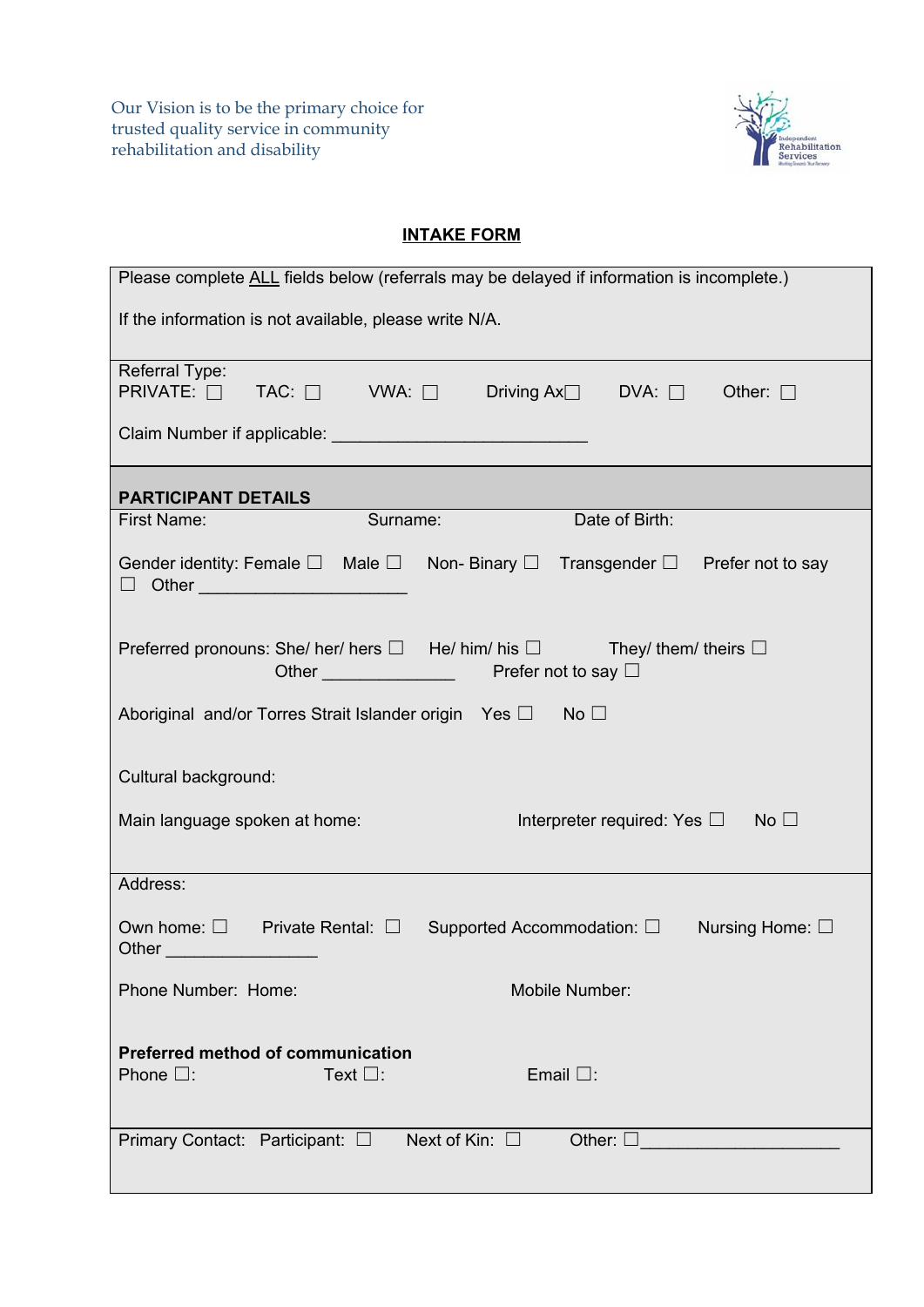Our Vision is to be the primary choice for trusted quality service in community rehabilitation and disability



| Next of Kin:                                                                            |                                |  |  |  |
|-----------------------------------------------------------------------------------------|--------------------------------|--|--|--|
| First Name:<br>Surname:                                                                 |                                |  |  |  |
| Phone Number:<br>Mobile Number:<br>Home:                                                |                                |  |  |  |
| Email Address:<br>Relationship to Participant:                                          |                                |  |  |  |
| Participant Medical History:                                                            |                                |  |  |  |
|                                                                                         |                                |  |  |  |
|                                                                                         |                                |  |  |  |
| Therapy Goals:                                                                          |                                |  |  |  |
|                                                                                         |                                |  |  |  |
|                                                                                         |                                |  |  |  |
|                                                                                         |                                |  |  |  |
| IRS Services requested:                                                                 |                                |  |  |  |
| $\Box$ Physiotherapy:                                                                   |                                |  |  |  |
| $\Box$ Occupational Therapy:                                                            |                                |  |  |  |
| $\Box$ Speech Pathology:                                                                |                                |  |  |  |
| $\Box$ OT Driving Assessment                                                            |                                |  |  |  |
|                                                                                         |                                |  |  |  |
| Preferred Days of service (between the hours of 9am and 5pm)                            |                                |  |  |  |
| Monday $\square$<br>Tuesday $\Box$ Wednesday $\Box$ Thursday $\Box$                     | Friday $\square$ Any $\square$ |  |  |  |
|                                                                                         |                                |  |  |  |
| <b>Risk Assessment:</b>                                                                 |                                |  |  |  |
| Please detail any potential risks for our staff:<br>Animals on premises: □<br>$\bullet$ |                                |  |  |  |
| History of Violence □<br>$\bullet$<br>Behaviours of Concern □                           |                                |  |  |  |
| Weapons/firearms on premises $\Box$<br>$\bullet$                                        |                                |  |  |  |
| Other:                                                                                  |                                |  |  |  |